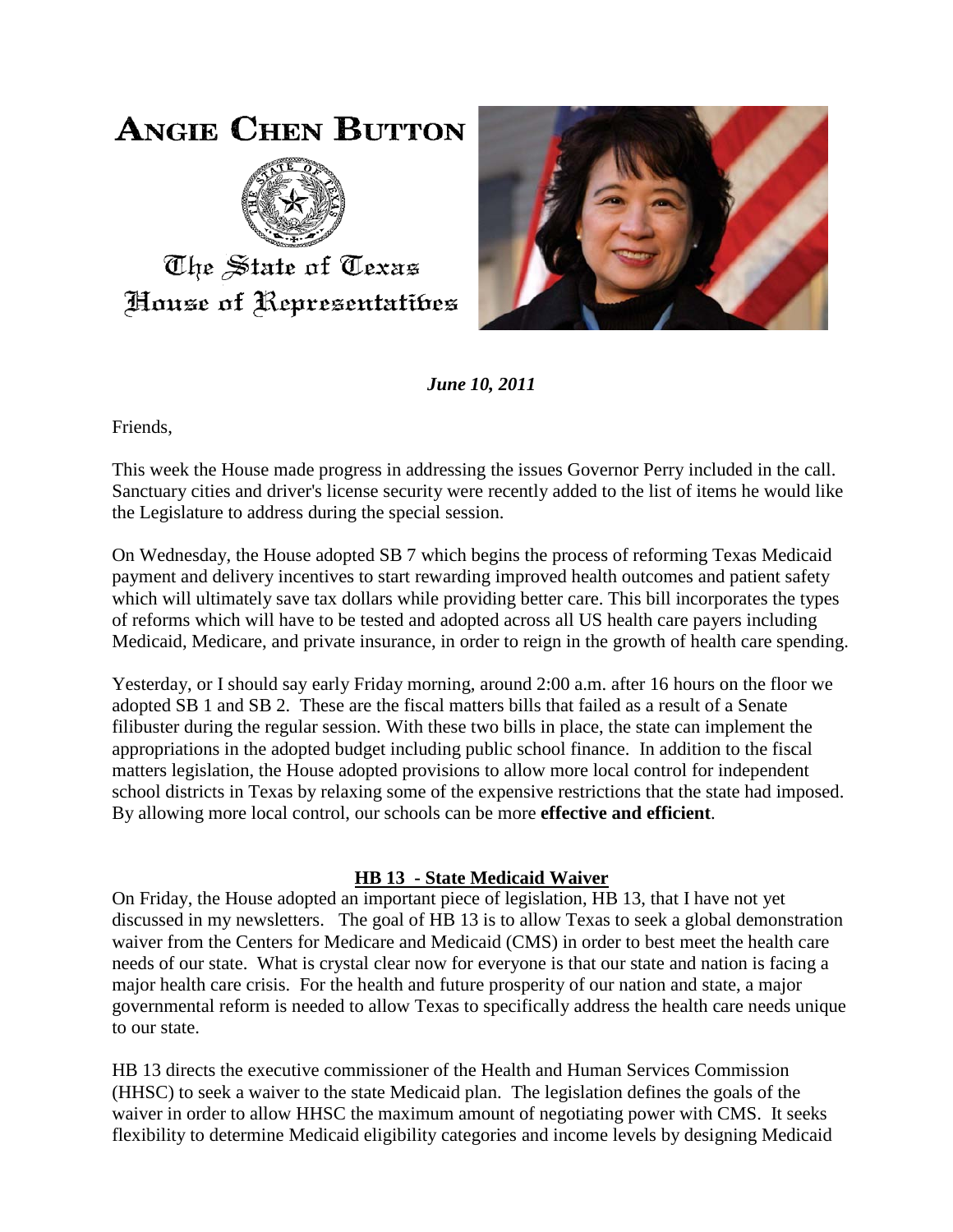benefits that meet the public health needs of Texas. It encourages the use of the private health benefits coverage market rather than public benefits systems and encourages people who have access to private employer-based health benefits to obtain or maintain those benefits. Finally, it seeks to create a culture of shared financial responsibility, accountability, and participation in the Medicaid program.

HB 13 is a matter of governance. The question is simple: Do we as lawmakers here in Austin believe we can better manage the Medicaid program than far off bureaucrats in Washington, DC? Since the passage of Medicaid and Medicare legislation in 1965, access to "medical care" has greatly increased. However, we as a state and as a nation can no longer afford a 20th Century program in the 21st Century. According to reports, the Texas Medicaid program is unsustainable and, without reform at both the state and federal level, drastic cuts will render the program inoperable. With the adoption of HB 13, Texans have taken an important step to increase the affordability and sustainability of the Texas Medicaid program.



**Discussing healthcare related legislation with Representative Mark Shelton, M.D. on the House Floor.**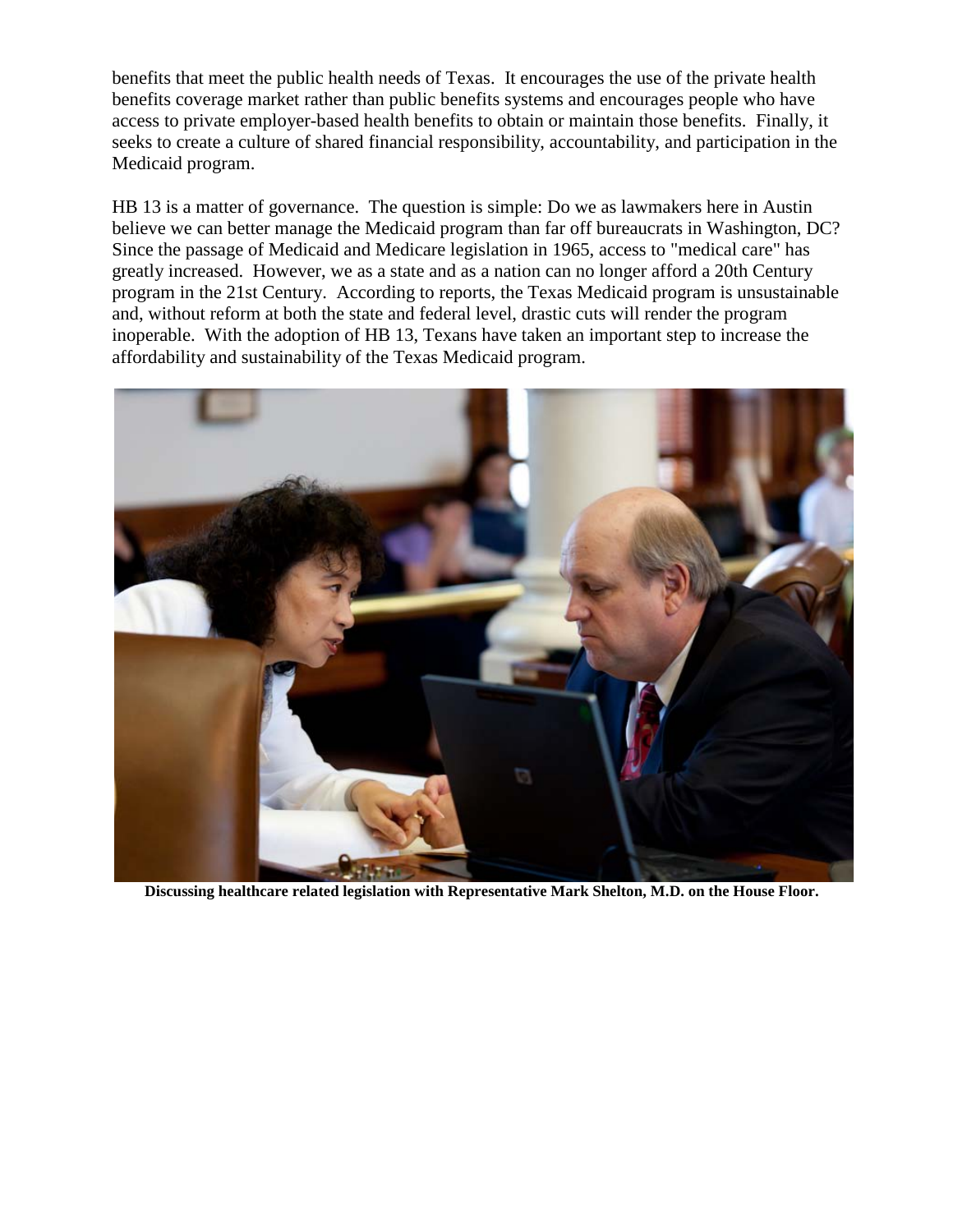**The following Dallas Morning News Opinion-Editorial was published on June 8th.**

**Joe Straus: Why today's budget is the right one for these tough times**



Texans may be surprised to learn that the state budget being finalized during this special session will provide \$1.6 billion more dollars directly to our state's public schools than the last budget. Though we were not able to fund growth, in a year of real and deep budget cuts in most areas, our school districts will get a 5.6 percent increase in state funding, from \$27.6 billion in the current two-year budget cycle to \$29.2 billion for 2012-13.

That's because even in lean times and during one of the most difficult budget challenges our state has ever faced, legislators made Texas schoolchildren our highest priority.

The budget process started in the House, where early on members made the tough and fiscally disciplined decisions necessary to make spending fit within our revenues. That early discipline helped get us to the point where we could negotiate this final budget agreement Thursday.

Overall, general revenue spending is shrinking from \$82 billion in 2010-11 to \$80.6 billion in 2011-12, requiring real and large cuts in many other areas. The natural resources budget was cut by 25 percent, general government operations by 19 percent, the judiciary by 13 percent, higher education by 9 percent, the Legislature by 9 percent, and public safety and criminal justice by 5 percent.

Every reduction required hard choices, but your elected representatives had to acknowledge these uncertain economic times and make frank and realistic decisions. Just as Texans are adjusting priorities and reallocating their increasingly limited resources to meet their families' needs, the state simply can't spend more than it takes in.

This year's budget process was extraordinarily complicated, and the challenges will not end when the special session does. We all hope the economy recovers robustly, but with national unemployment back above 9 percent and recent headlines warning of "stalled growth," prudent management requires your elected representatives to budget and plan with a sober view.

Last year, I addressed the House Appropriations Committee to warn about the budget difficulties ahead. I wanted to make sure that legislators were prepared to cut spending, because raising taxes would have had devastating consequences on our economy.

Earlier this year, we used the rainy day fund to cover a deficit in the current budget cycle, caused by many factors, including lower-than-expected sales tax revenues. I took the lead in advocating for this and working with Gov. Rick Perry to ensure that we did what was fiscally responsible in